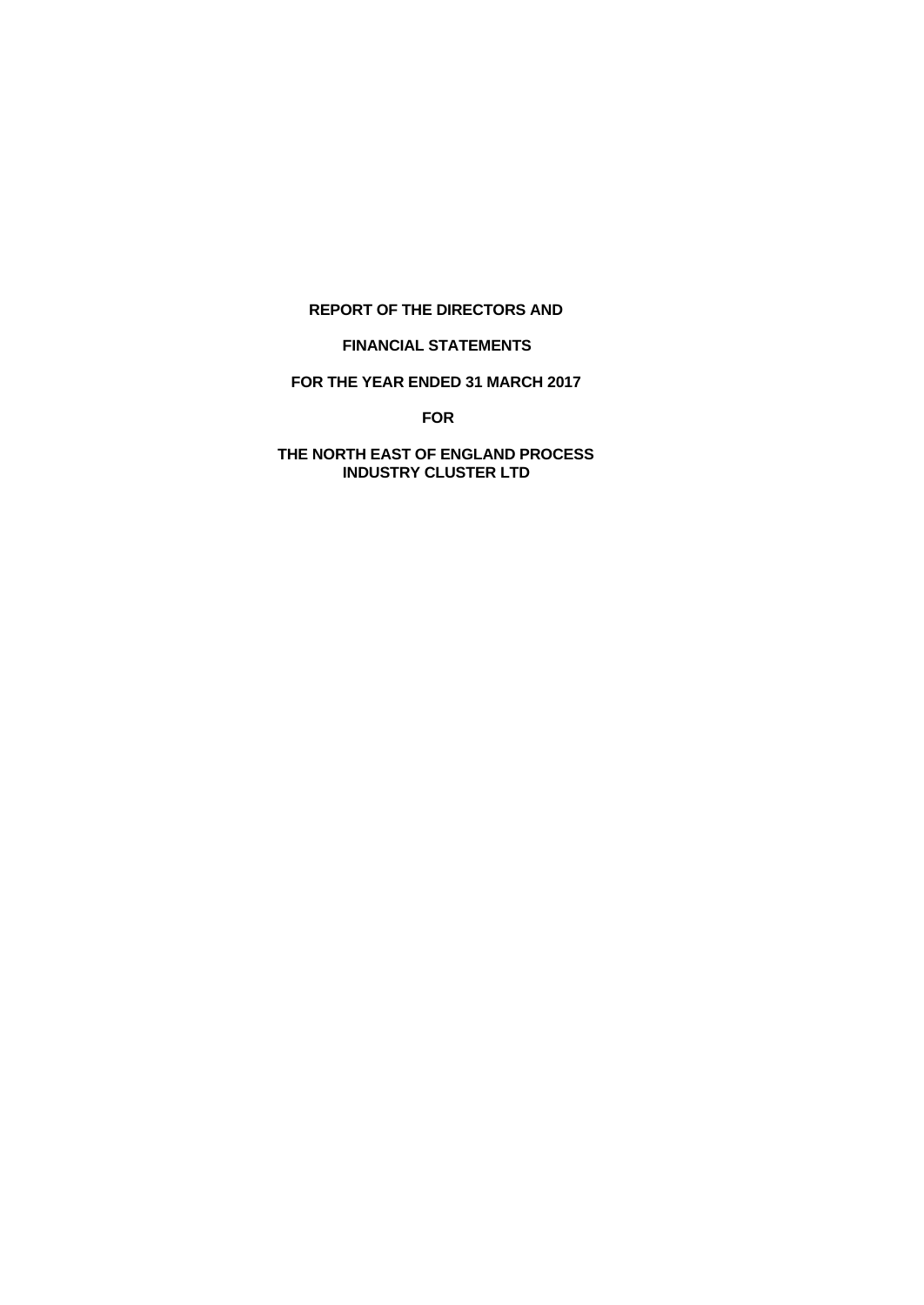# **CONTENTS OF THE FINANCIAL STATEMENTS FOR THE YEAR ENDED 31 MARCH 2017**

|                                            | Page           |  |
|--------------------------------------------|----------------|--|
| <b>Company Information</b>                 | 1              |  |
| <b>Report of the Directors</b>             | 2              |  |
| <b>Report of the Independent Auditors</b>  | 4              |  |
| <b>Profit and Loss Account</b>             | 6              |  |
| <b>Balance Sheet</b>                       | $\overline{7}$ |  |
| <b>Statement of Changes in Equity</b>      | 8              |  |
| <b>Notes to the Financial Statements</b>   | 9              |  |
| <b>Trading and Profit and Loss Account</b> | 12             |  |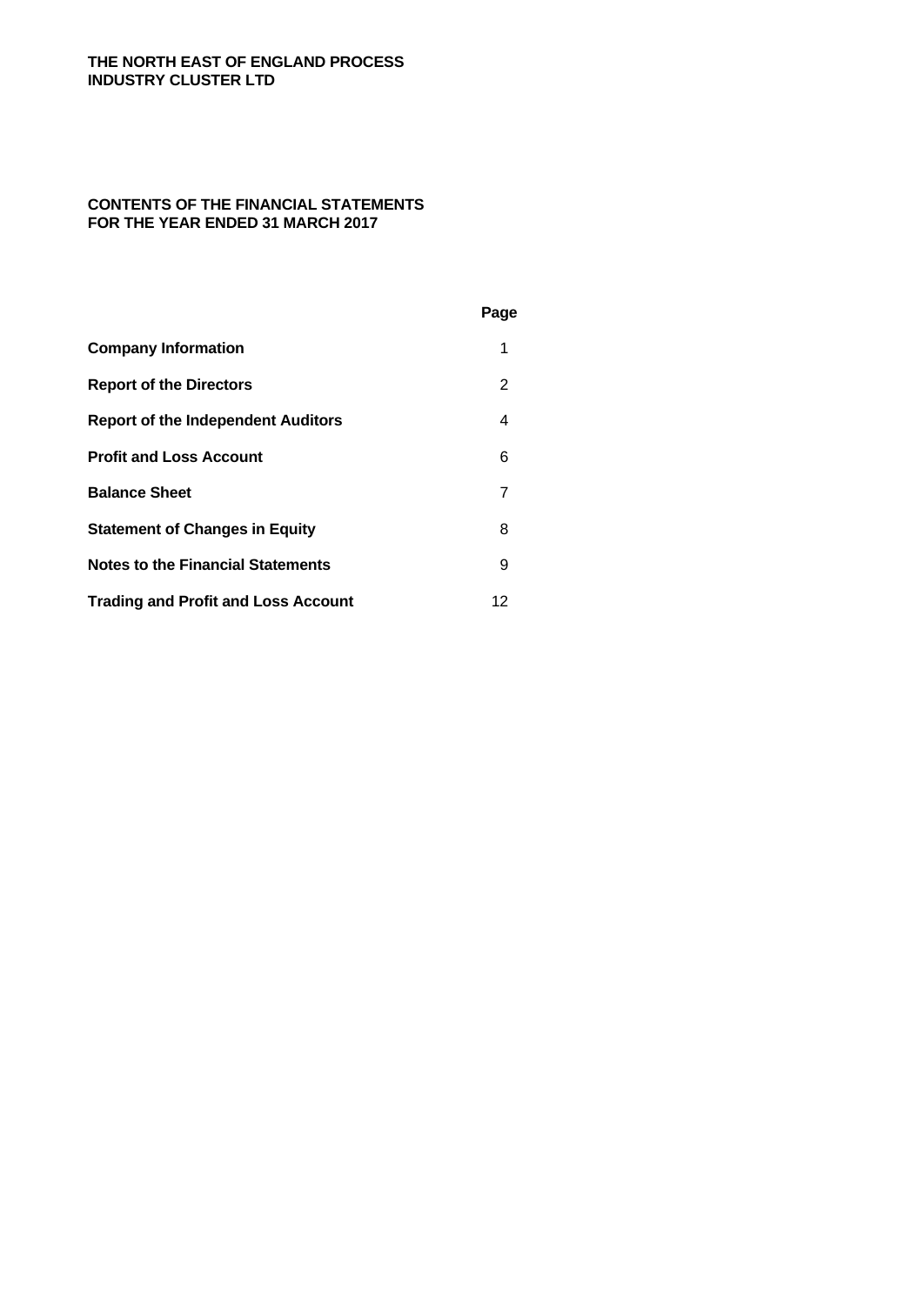# **COMPANY INFORMATION FOR THE YEAR ENDED 31 MARCH 2017**

| <b>DIRECTORS:</b>                                     | Dr S D Higgins<br>Mr S Bagshaw<br>Dr R J A Smith<br>Mr M Kenrick<br>Mr I Swales<br>Mr M R Inskip<br>Mr I D Wright |
|-------------------------------------------------------|-------------------------------------------------------------------------------------------------------------------|
| <b>SECRETARY:</b>                                     | Mr M Porton                                                                                                       |
| <b>REGISTERED OFFICE:</b>                             | Sandgate House<br>102 Quayside<br>Newcastle upon Tyne<br><b>NE177BS</b>                                           |
| <b>REGISTERED NUMBER:</b>                             | 04612141 (England and Wales)                                                                                      |
| <b>SENIOR STATUTORY AUDITOR: Michael Moran BA FCA</b> |                                                                                                                   |

AUDITORS: Robson Laidler Accountants Limited Statutory Auditor Fernwood House Fernwood Road Jesmond Newcastle upon Tyne Tyne and Wear NE2 1TJ

**BANKERS:** Lloyds Bank

PO Box 45 45 Fawcett Street **Sunderland** Tyne and Wear SR1 1SE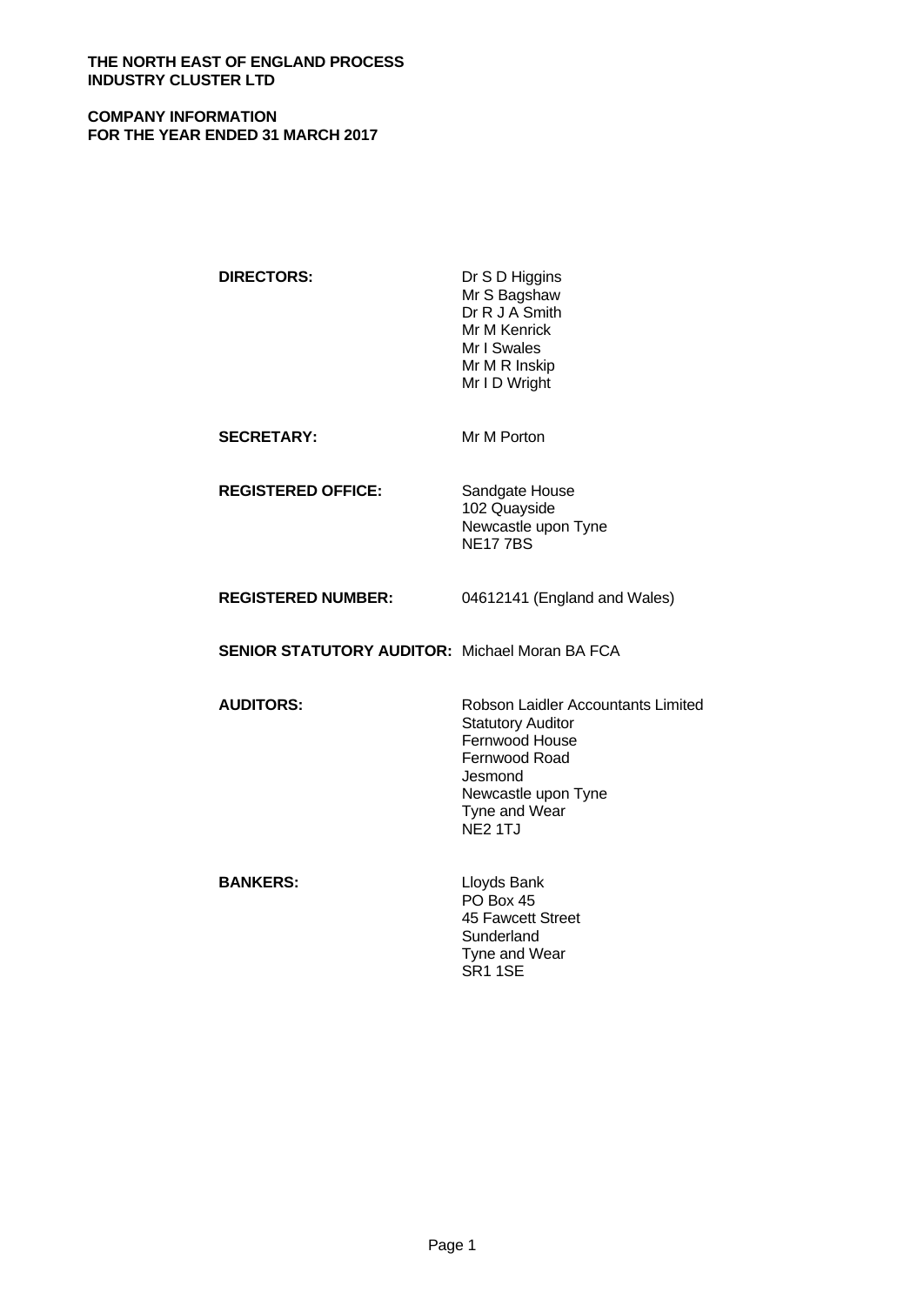## **REPORT OF THE DIRECTORS FOR THE YEAR ENDED 31 MARCH 2017**

The directors present their report with the financial statements of the company for the year ended 31 March 2017.

## **PRINCIPAL ACTIVITY**

The principal activity of the company in the year under review was that of representing the companies and supply chain in the speciality industry of chemicals and pharmaceuticals in the North East, providing a centre of exchange of information. As a cluster NEPIC provides a conduit for the industry to collaborate, identify issues and work together to address them.

## **DIRECTORS**

The directors shown below have held office during the whole of the period from 1 April 2016 to the date of this report.

Dr S D Higgins Mr S Bagshaw Dr R J A Smith Mr M Kenrick Mr I Swales

Other changes in directors holding office are as follows:

Dr D S Annan - resigned 1 April 2016 Mr A Walker - resigned 1 July 2016 Mr M R Inskip - appointed 12 October 2016

Mr I D Wright was appointed as a director after 31 March 2017 but prior to the date of this report.

#### **STATEMENT OF DIRECTORS' RESPONSIBILITIES**

The directors are responsible for preparing the Report of the Directors and the financial statements in accordance with applicable law and regulations.

Company law requires the directors to prepare financial statements for each financial year. Under that law the directors have elected to prepare the financial statements in accordance with United Kingdom Generally Accepted Accounting Practice (United Kingdom Accounting Standards and applicable law). Under company law the directors must not approve the financial statements unless they are satisfied that they give a true and fair view of the state of affairs of the company and of the profit or loss of the company for that period. In preparing these financial statements, the directors are required to:<br>
- select suitable accounting policies and then apply them consistently;<br>
- make judgements and accounting estimates that are reasonable and prudent;<br>
-

- 
- 
- company will continue in business.

The directors are responsible for keeping adequate accounting records that are sufficient to show and explain the company's transactions and disclose with reasonable accuracy at any time the financial position of the company and enable them to ensure that the financial statements comply with the Companies Act 2006. They are also responsible for safeguarding the assets of the company and hence for taking reasonable steps for the prevention and detection of fraud and other irregularities.

#### **STATEMENT AS TO DISCLOSURE OF INFORMATION TO AUDITORS**

So far as the directors are aware, there is no relevant audit information (as defined by Section 418 of the Companies Act 2006) of which the company's auditors are unaware, and each director has taken all the steps that he ought to have taken as a director in order to make himself aware of any relevant audit information and to establish that the company's auditors are aware of that information.

#### **AUDITORS**

The auditors, Robson Laidler Accountants Limited, will be proposed for re-appointment at the forthcoming Annual General Meeting.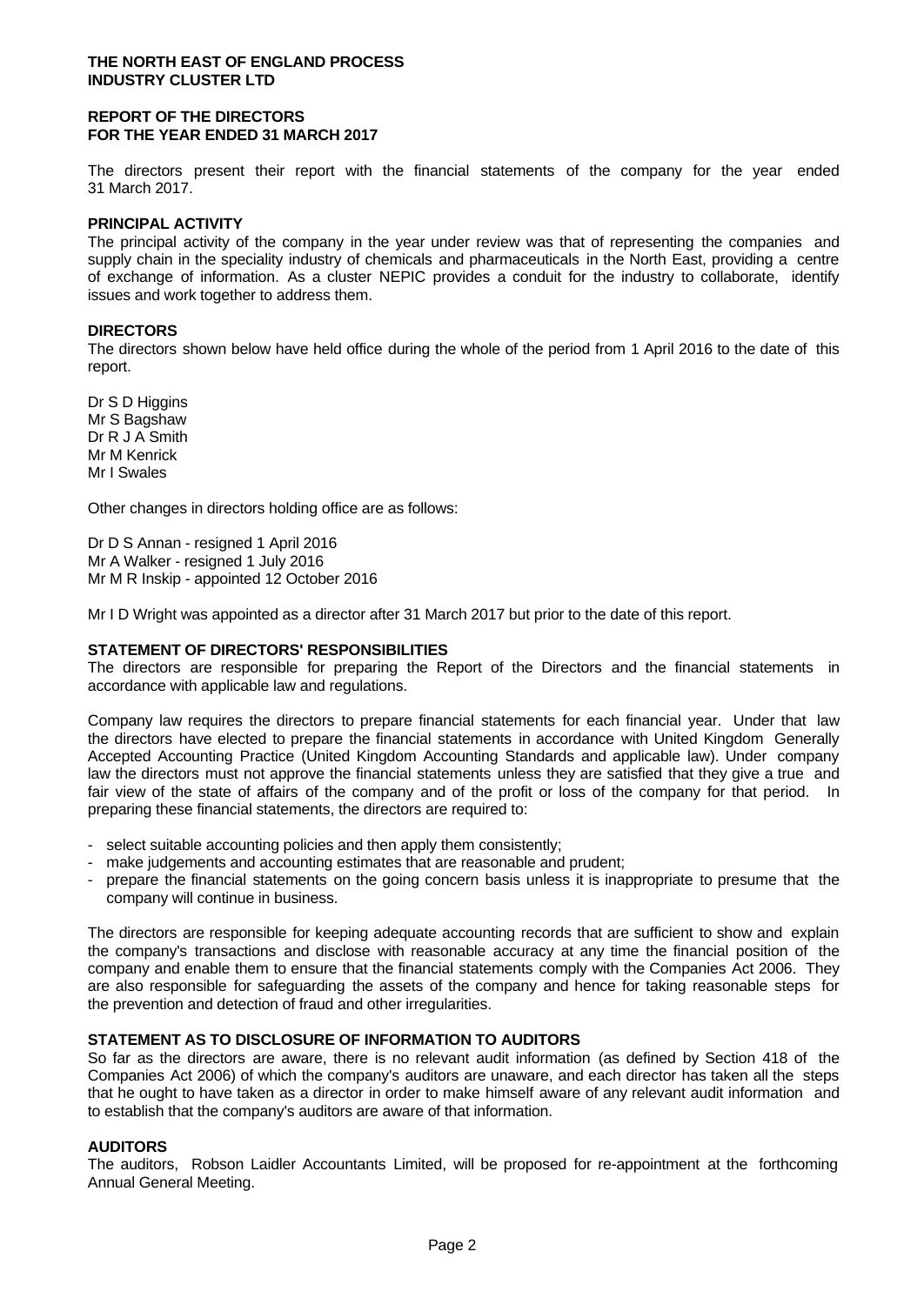## **REPORT OF THE DIRECTORS FOR THE YEAR ENDED 31 MARCH 2017**

This report has been prepared in accordance with the provisions of Part 15 of the Companies Act 2006 relating to small companies.

# **ON BEHALF OF THE BOARD:**

................................................................. Mr M Porton - Secretary

Date: .............................................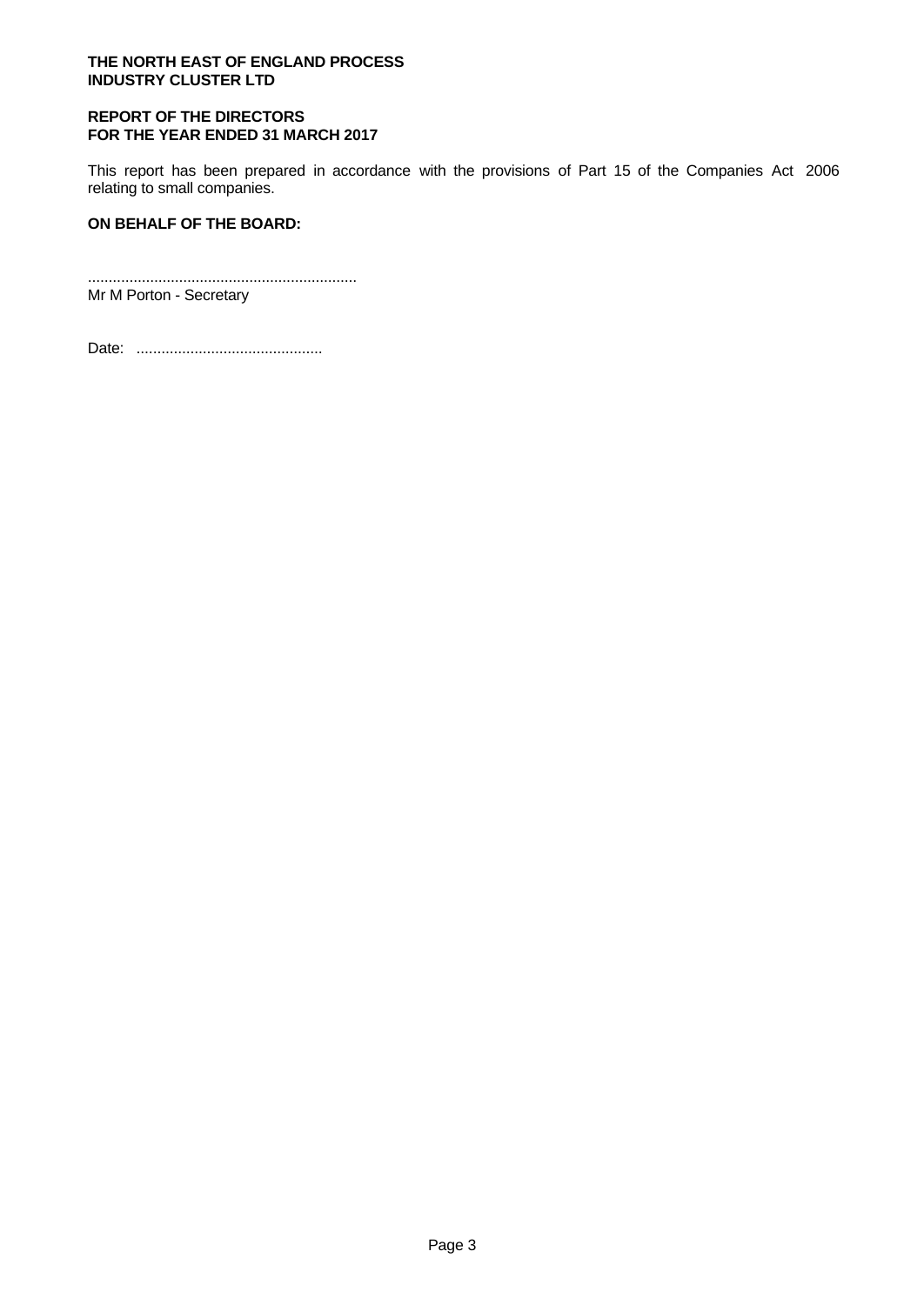### **REPORT OF THE INDEPENDENT AUDITORS TO THE MEMBERS OF THE NORTH EAST OF ENGLAND PROCESS INDUSTRY CLUSTER LTD**

We have audited the financial statements of The North East of England Process Industry Cluster Ltd for the year ended 31 March 2017 on pages six to eleven. The financial reporting framework that has been applied in their preparation is applicable law and United Kingdom Accounting Standards (United Kingdom Generally Accepted Accounting Practice), including Financial Reporting Standard 102 'The Financial Reporting Standard applicable in the UK and Republic of Ireland'.

This report is made solely to the company's members, as a body, in accordance with Chapter 3 of Part 16 of the Companies Act 2006. Our audit work has been undertaken so that we might state to the company's members those matters we are required to state to them in a Report of the Auditors and for no other purpose. To the fullest extent permitted by law, we do not accept or assume responsibility to anyone other than the company and the company's members as a body, for our audit work, for this report, or for the opinions we have formed.

## **Respective responsibilities of directors and auditors**

As explained more fully in the Statement of Directors' Responsibilities set out on page two, the directors are responsible for the preparation of the financial statements and for being satisfied that they give a true and fair view. Our responsibility is to audit and express an opinion on the financial statements in accordance with applicable law and International Standards on Auditing (UK and Ireland). Those standards require us to comply with the Auditing Practices Board's Ethical Standards for Auditors.

## **Scope of the audit of the financial statements**

An audit involves obtaining evidence about the amounts and disclosures in the financial statements sufficient to give reasonable assurance that the financial statements are free from material misstatement, whether caused by fraud or error. This includes an assessment of: whether the accounting policies are appropriate to the company's circumstances and have been consistently applied and adequately disclosed; the reasonableness of significant accounting estimates made by the directors; and the overall presentation of the financial statements. In addition, we read all the financial and non-financial information in the Report of the Directors to identify material inconsistencies with the audited financial statements and to identify any information that is apparently materially incorrect based on, or materially inconsistent with, the knowledge acquired by us in the course of performing the audit. If we become aware of any apparent material misstatements or inconsistencies we consider the implications for our report.

## **Opinion on financial statements**

- In our opinion the financial statements:<br>- give a true and fair view of the state of the company's affairs as at 31 March 2017 and of its profit for the
- year then ended;<br>have been properly prepared in accordance with United Kingdom Generally Accepted Accounting Practice; and<br>have been prepared in accordance with the requirements of the Companies Act 2006.
- 

## **Opinion on other matter prescribed by the Companies Act 2006**

In our opinion, based on the work undertaken in the course of our audit, the information given in the Report of the Directors for the financial year for which the financial statements are prepared is consistent with the financial statements, and has been prepared in accordance with applicable legal requirements. In the light of the knowledge and understanding of the company and its environment, we have not identified any material misstatements in the Report of the Directors.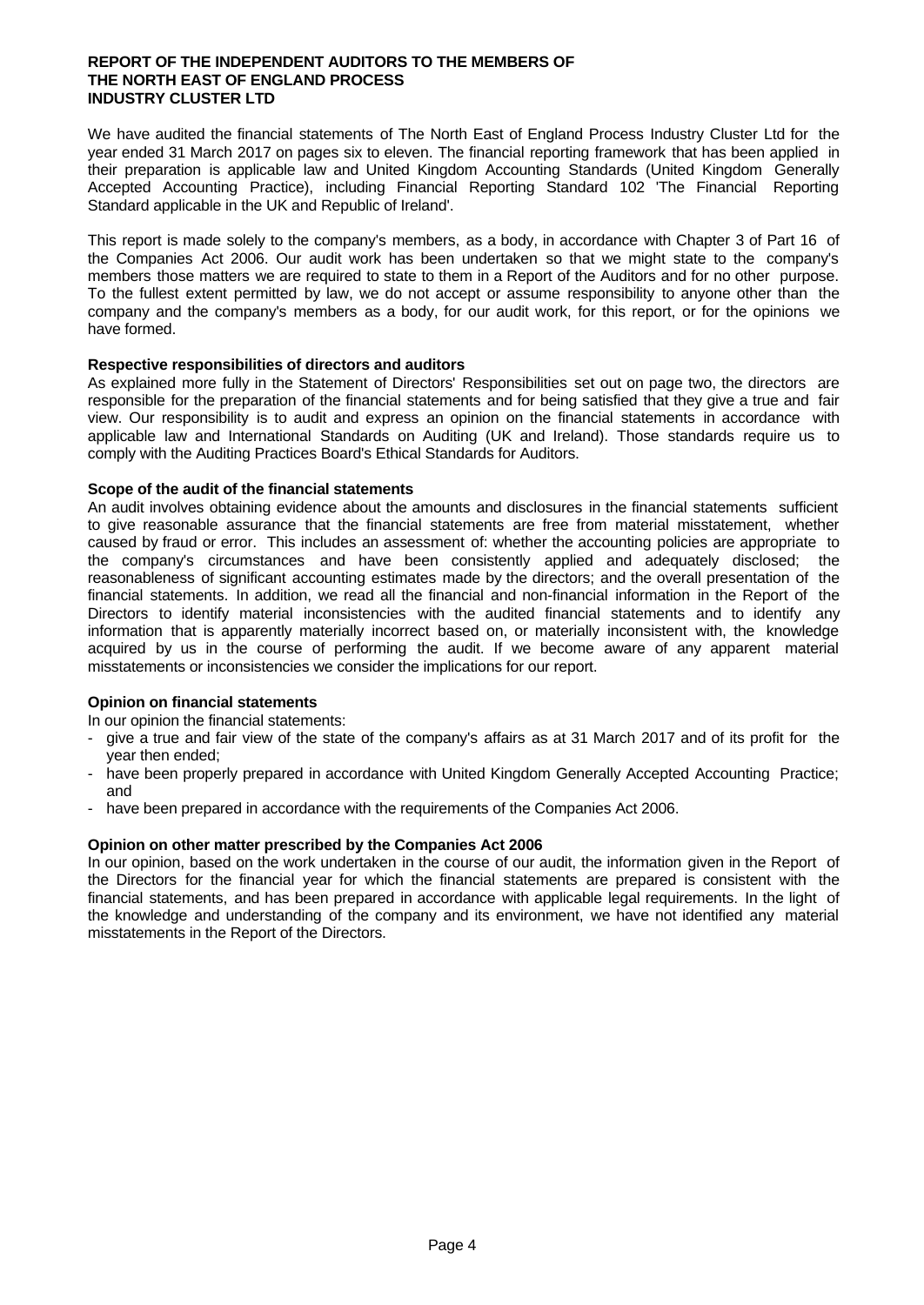## **REPORT OF THE INDEPENDENT AUDITORS TO THE MEMBERS OF THE NORTH EAST OF ENGLAND PROCESS INDUSTRY CLUSTER LTD**

## **Matters on which we are required to report by exception**

We have nothing to report in respect of the following matters where the Companies Act 2006 requires us to report to you if, in our opinion:

- adequate accounting records have not been kept, or returns adequate for our audit have not been received from branches not visited by us; or<br>
- the financial statements are not in agreement with the accounting records and returns; or<br>
- certain disclosures of directors' remuneration specified by law are not made; or<br>
- we hav
- 
- 
- 
- regime and take advantage of the small companies' exemption from the requirement to prepare a Strategic Report or in preparing the Report of the Directors.

Michael Moran BA FCA (Senior Statutory Auditor) for and on behalf of Robson Laidler Accountants Limited Statutory Auditor Fernwood House Fernwood Road Jesmond Newcastle upon Tyne Tyne and Wear NE2 1TJ

Date: .............................................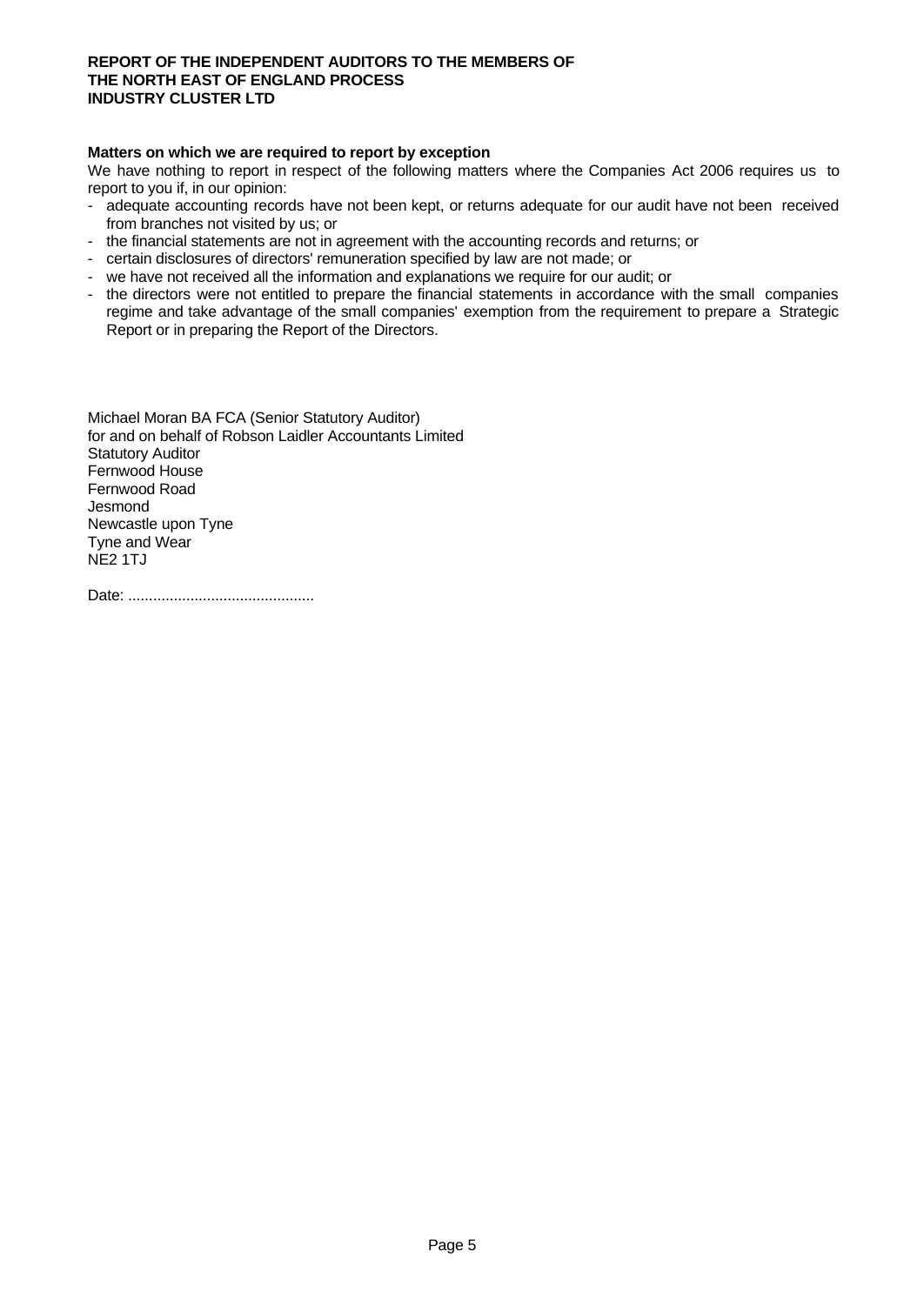# **PROFIT AND LOSS ACCOUNT FOR THE YEAR ENDED 31 MARCH 2017**

| <b>Notes</b>                           | 2017<br>£ | 2016<br>£ |
|----------------------------------------|-----------|-----------|
| <b>TURNOVER</b>                        | 902,485   | 1,068,997 |
| Cost of sales                          | 209,864   | 309,589   |
| <b>GROSS PROFIT</b>                    | 692,621   | 759,408   |
| Administrative expenses                | 748,798   | 738,982   |
|                                        | (56, 177) | 20,426    |
| Other operating income                 | 56,913    | 3,271     |
| <b>OPERATING PROFIT</b>                | 736       | 23,697    |
| Interest receivable and similar income |           | 234       |
| <b>PROFIT BEFORE TAXATION</b>          | 736       | 23,931    |
| Tax on profit                          | (320)     | 4,638     |
| PROFIT FOR THE FINANCIAL YEAR          | 1,056     | 19,293    |

The notes form part of these financial statements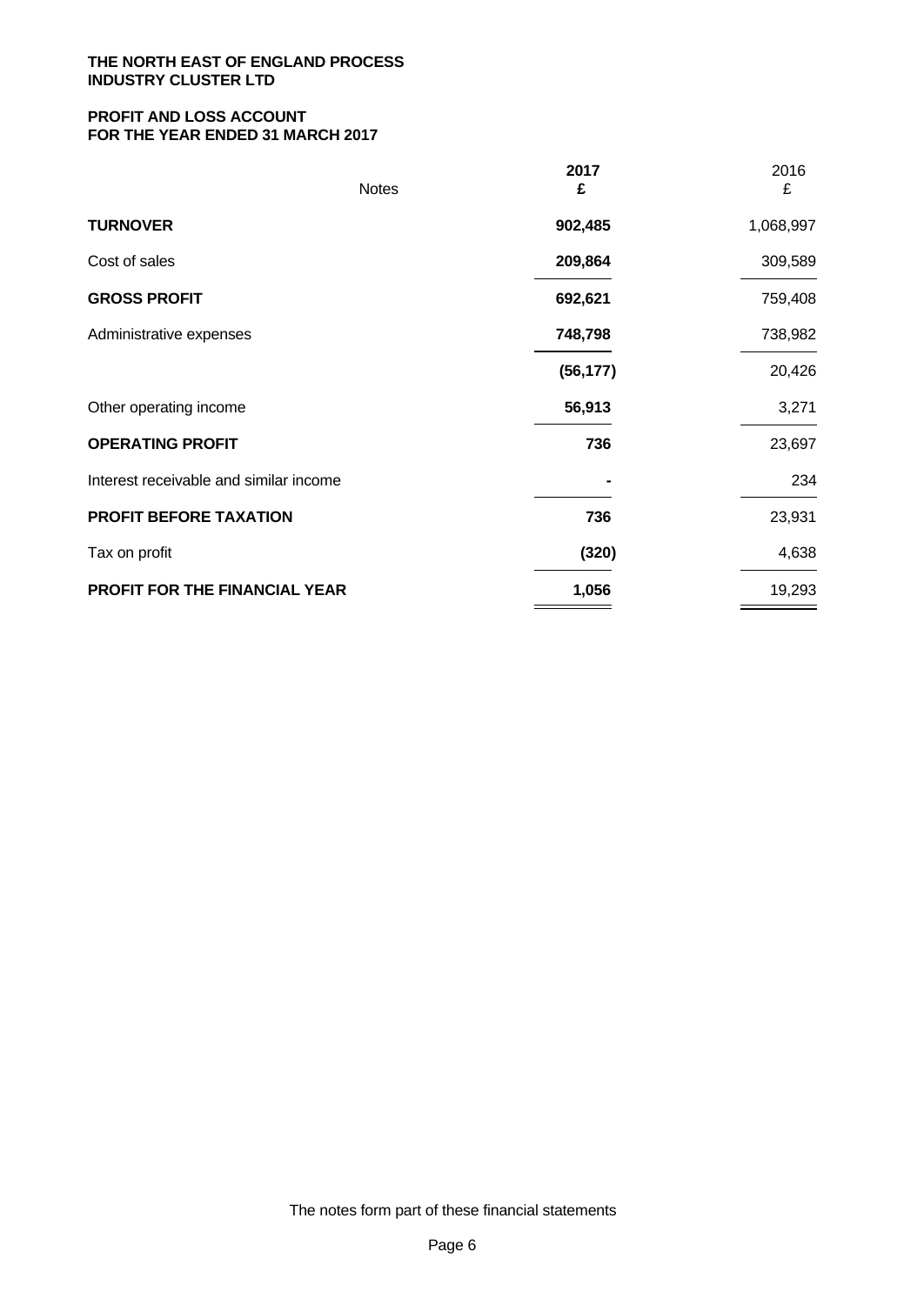## **THE NORTH EAST OF ENGLAND PROCESS INDUSTRY CLUSTER LTD (REGISTERED NUMBER: 04612141)**

#### **BALANCE SHEET 31 MARCH 2017**

|                                                                     |              | 2017               |         | 2016               |         |  |
|---------------------------------------------------------------------|--------------|--------------------|---------|--------------------|---------|--|
|                                                                     | <b>Notes</b> | £                  | £       | £                  | £       |  |
| <b>FIXED ASSETS</b><br>Tangible assets                              | 4            |                    | 9,845   |                    | 12,107  |  |
| <b>CURRENT ASSETS</b><br><b>Debtors</b><br>Cash at bank and in hand | 5            | 357,292<br>271,412 |         | 145,298<br>511,303 |         |  |
|                                                                     |              | 628,704            |         | 656,601            |         |  |
| <b>CREDITORS</b><br>Amounts falling due within one year             | 6            | 376,983            |         | 408,198            |         |  |
| <b>NET CURRENT ASSETS</b>                                           |              |                    | 251,721 |                    | 248,403 |  |
| <b>TOTAL ASSETS LESS CURRENT</b><br><b>LIABILITIES</b>              |              |                    | 261,566 |                    | 260,510 |  |
| <b>RESERVES</b>                                                     |              |                    |         |                    |         |  |
| Retained earnings                                                   |              |                    | 261,566 |                    | 260,510 |  |
|                                                                     |              |                    | 261,566 |                    | 260,510 |  |
|                                                                     |              |                    |         |                    |         |  |

The financial statements have been prepared in accordance with the provisions of Part 15 of the Companies Act 2006 relating to small companies.

The financial statements were approved by the Board of Directors on ............................................. and were signed on its behalf by:

| Mr I D Wright - Director |  |  |  |  |  |  |  |
|--------------------------|--|--|--|--|--|--|--|

The notes form part of these financial statements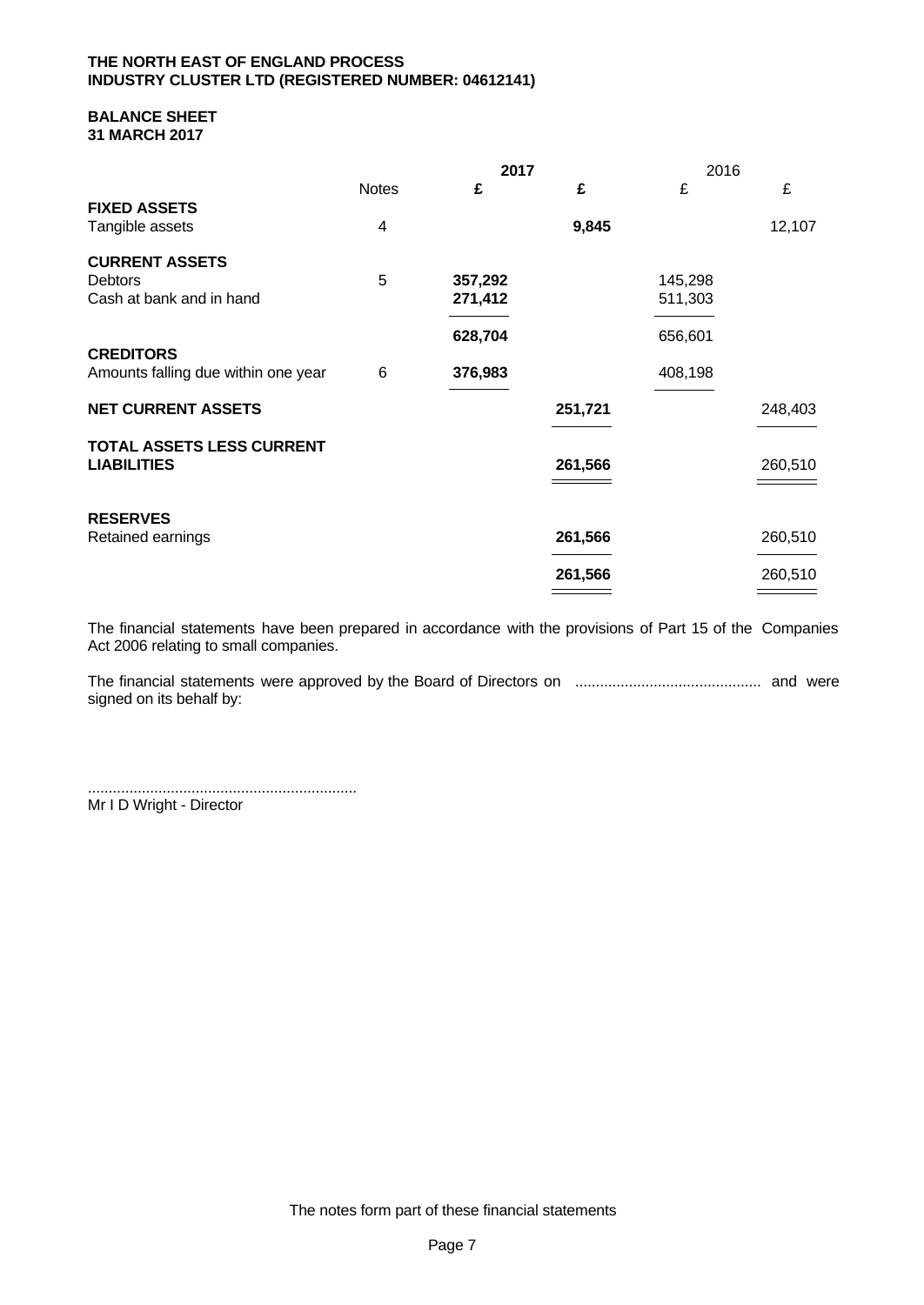## **STATEMENT OF CHANGES IN EQUITY FOR THE YEAR ENDED 31 MARCH 2017**

|                                                        | <b>Retained</b><br>earnings<br>£ | <b>Total</b><br>equity<br>£ |
|--------------------------------------------------------|----------------------------------|-----------------------------|
| <b>Balance at 1 April 2015</b>                         | 241,217                          | 241,217                     |
| <b>Changes in equity</b><br>Total comprehensive income | 19,293                           | 19,293                      |
| <b>Balance at 31 March 2016</b>                        | 260,510                          | 260,510                     |
| <b>Changes in equity</b>                               |                                  |                             |
| Total comprehensive income                             | 1,056                            | 1,056                       |
| Balance at 31 March 2017                               | 261,566                          | 261,566                     |
|                                                        |                                  |                             |

The notes form part of these financial statements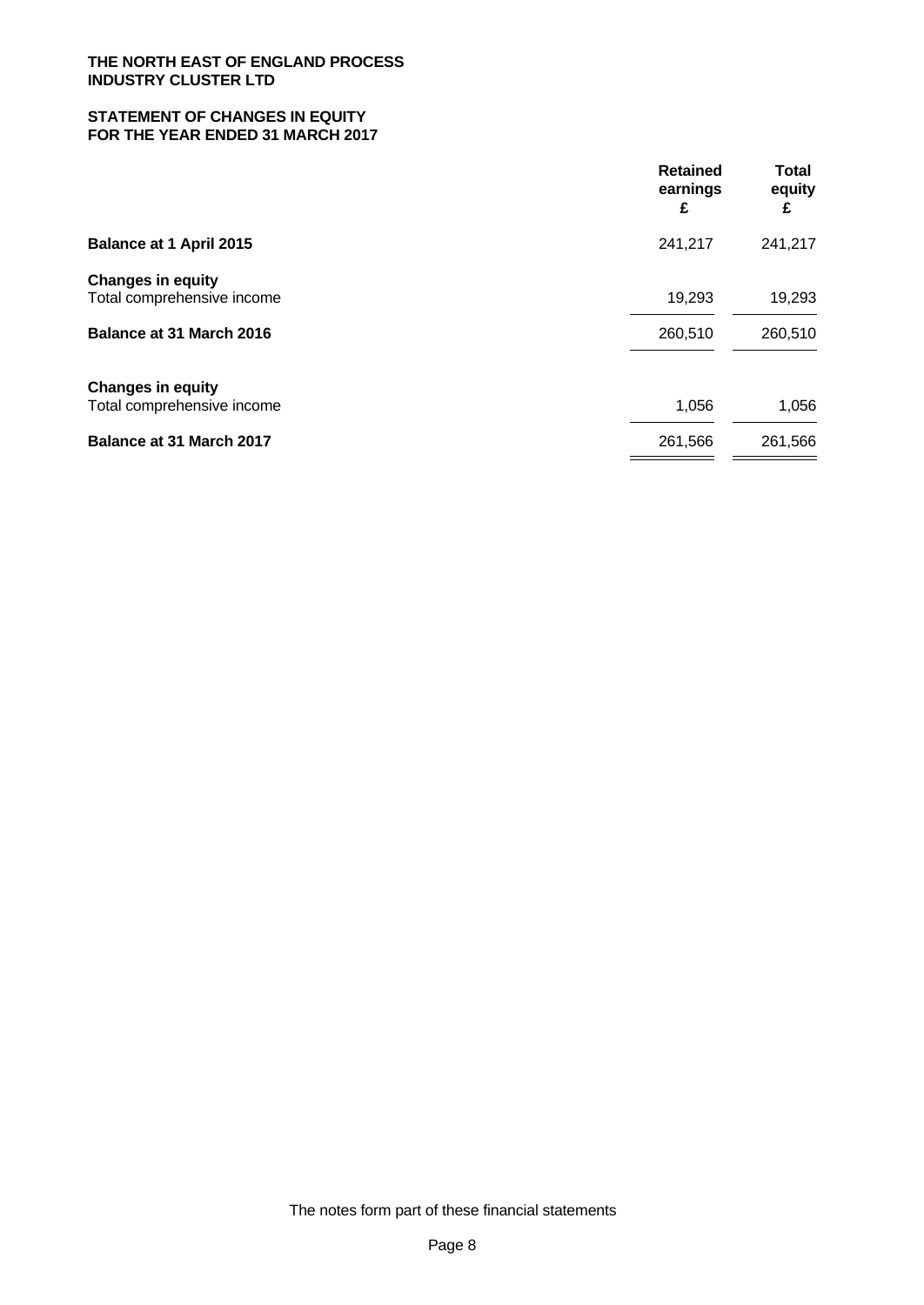## **NOTES TO THE FINANCIAL STATEMENTS FOR THE YEAR ENDED 31 MARCH 2017**

### 1. **STATUTORY INFORMATION**

The North East of England Process Industry Cluster Ltd is a private company, limited by shares, registered in England and Wales. The company's registered number and registered office address can be found on the Company Information page.

### 2. **ACCOUNTING POLICIES**

#### **Basis of preparing the financial statements**

These financial statements have been prepared in accordance with the provisions of Section 1A "Small Entities" of Financial Reporting Standard 102 "The Financial Reporting Standard applicable in the UK and Republic of Ireland" and the Companies Act 2006. The financial statements have been prepared under the historical cost convention.

The preparation of the financial statements requires management to make estimates and assumptions that affect the reported amounts of revenues, expenses, assets and liabilities and the disclosure of contingent liabilities at the date of the financial statements. If, in the future, such estimates and assumptions, which are based on management's best judgement at the date of the financial statements, deviate from the actual circumstances, the original estimates and judgements will be modified as appropriate in the year in which the circumstances change.

The financial statements are presented in Sterling (£) and rounded to the nearest £1.

The company has applied the following accounting policies:

#### **Turnover**

Income is recognised on an accruals basis over the life of the projects undertaken by the company, together with grants receivable from various sources. Income from membership fees is recognised over the period of the membership. Turnover in respect of events is recognised when the event occurs.

#### **Tangible fixed assets**

Depreciation is provided at the following annual rates in order to write off each asset over its estimated useful life.

| Office equipment      | $-20\%$ on cost |
|-----------------------|-----------------|
| Fixtures and fittings | $-20\%$ on cost |

#### **Taxation**

Taxation for the year comprises current and deferred tax. Tax is recognised in the Profit and Loss Account, except to the extent that it relates to items recognised in other comprehensive income or directly in equity.

Current or deferred taxation assets and liabilities are not discounted.

Current tax is recognised at the amount of tax payable using the tax rates and laws that have been enacted or substantively enacted by the balance sheet date.

#### **Deferred tax**

Deferred tax is recognised in respect of all timing differences that have originated but not reversed at the balance sheet date.

Timing differences arise from the inclusion of income and expenses in tax assessments in periods different from those in which they are recognised in financial statements. Deferred tax is measured using tax rates and laws that have been enacted or substantively enacted by the year end and that are expected to apply to the reversal of the timing difference.

Unrelieved tax losses and other deferred tax assets are recognised only to the extent that it is probable that they will be recovered against the reversal of deferred tax liabilities or other future taxable profits.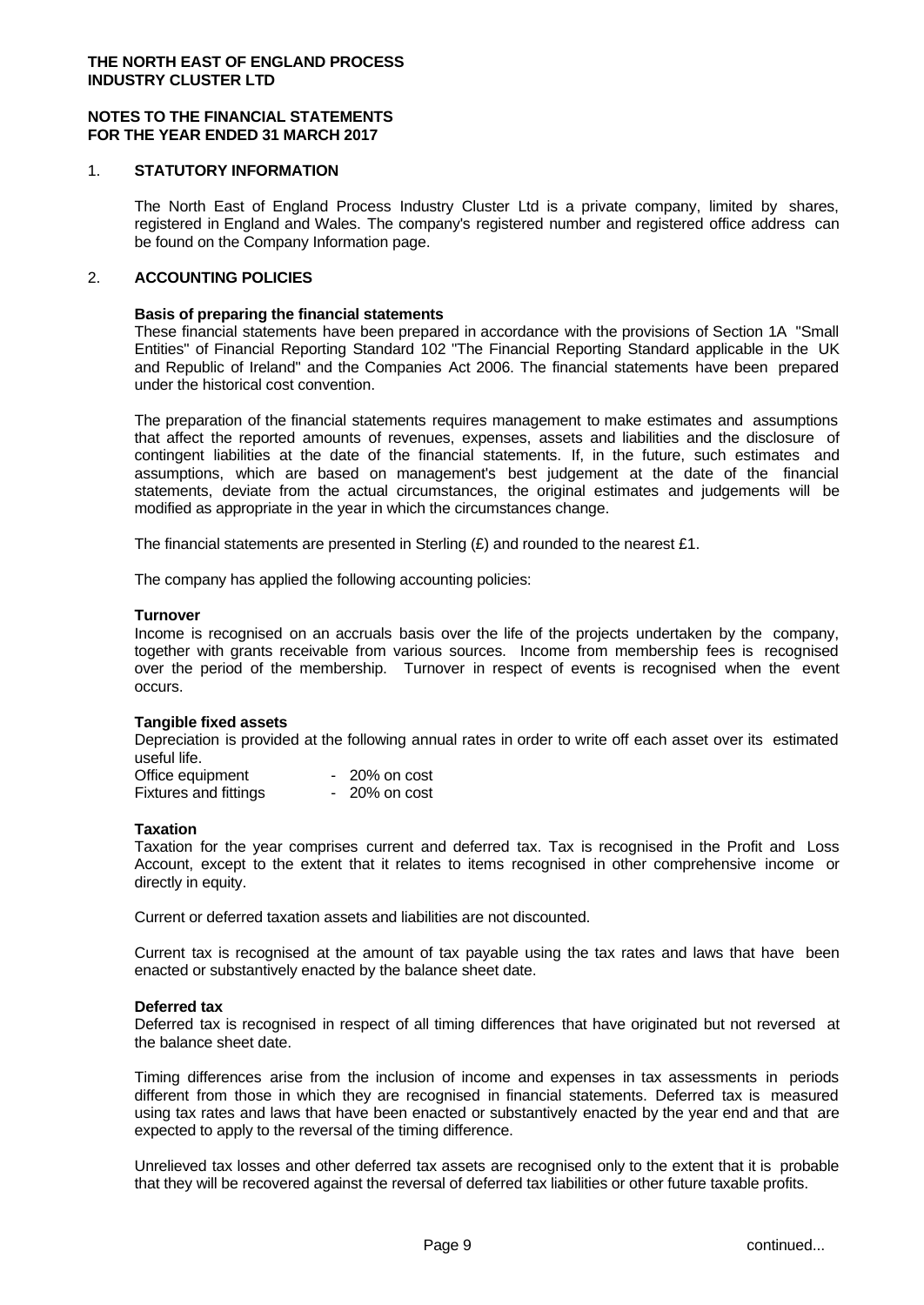### **NOTES TO THE FINANCIAL STATEMENTS - continued FOR THE YEAR ENDED 31 MARCH 2017**

#### 2. **ACCOUNTING POLICIES - continued**

#### **Foreign currencies**

Assets and liabilities in foreign currencies are translated into sterling at the rates of exchange ruling at the balance sheet date. Transactions in foreign currencies are translated into sterling at the rate of exchange ruling at the date of transaction. Exchange differences are taken into account in arriving at the operating result.

#### **Pension costs and other post-retirement benefits**

The company operates a defined contribution pension scheme. Contributions payable to the company's pension scheme are charged to profit or loss in the period to which they relate.

#### **Government grants**

Government grants in respect of capital expenditure are treated as deferred credits, a proportion of which is transferred to revenue annually over the life of the asset. Government grants in respect of revenue expenditure are credited to the profit and loss account in the year in which they are receivable in order to match the income against the corresponding expenditure to which the grant relates.

#### **Short term debtors and creditors**

Debtors and creditors with no interest rate which are receivable or payable within one year are recorded at transaction price. Any loss arising from impairment are recognised immediately in profit and loss.

#### **Cash and cash equivalents**

Cash and cash equivalents comprises cash in hand and current balances with banks and other institutions, which are readily convertible to known amounts of cash and which are subject to insignificant risk of change in value.

#### 3. **EMPLOYEES AND DIRECTORS**

The average number of employees during the year was 12 (2016 - 13).

#### 4. **TANGIBLE FIXED ASSETS**

|                       |               | <b>Fixtures</b> |               |
|-----------------------|---------------|-----------------|---------------|
|                       | <b>Office</b> | and             |               |
|                       | equipment     | fittings        | <b>Totals</b> |
|                       | £             | £               | £             |
| <b>COST</b>           |               |                 |               |
| At 1 April 2016       | 93,916        | 13,871          | 107,787       |
| Additions             | 2,025         |                 | 2,025         |
| At 31 March 2017      | 95,941        | 13,871          | 109,812       |
| <b>DEPRECIATION</b>   |               |                 |               |
| At 1 April 2016       | 81,809        | 13,871          | 95,680        |
| Charge for year       | 4,287         |                 | 4,287         |
| At 31 March 2017      | 86,096        | 13,871          | 99,967        |
| <b>NET BOOK VALUE</b> |               |                 |               |
| At 31 March 2017      | 9,845         |                 | 9,845         |
| At 31 March 2016      | 12,107        |                 | 12,107        |
|                       |               |                 |               |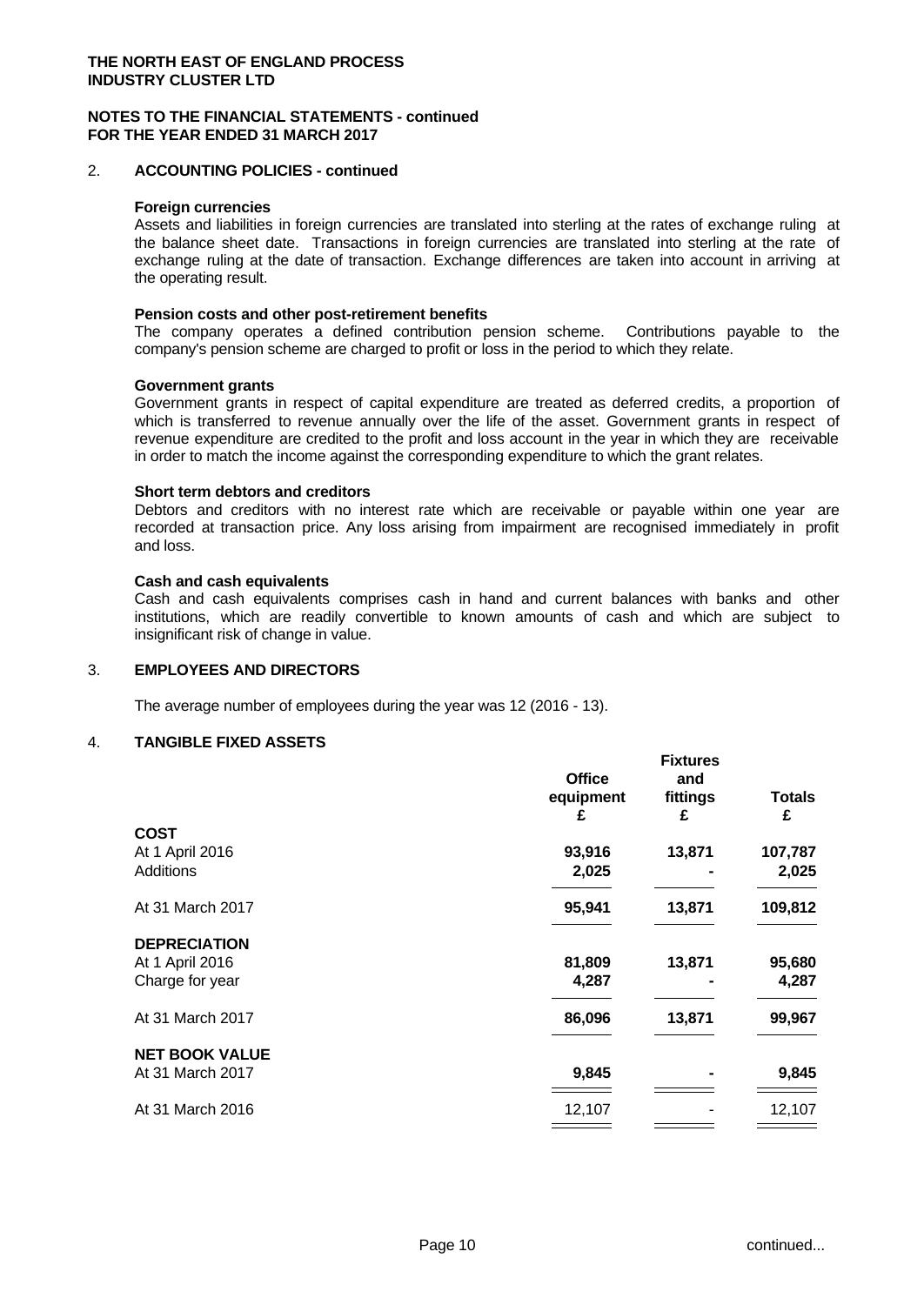### **NOTES TO THE FINANCIAL STATEMENTS - continued FOR THE YEAR ENDED 31 MARCH 2017**

### 5. **DEBTORS: AMOUNTS FALLING DUE WITHIN ONE YEAR**

|                                                       |         | 2016    |
|-------------------------------------------------------|---------|---------|
|                                                       | £       | £       |
| Trade debtors                                         | 263,147 | 124,401 |
| Deferred tax asset                                    | 12,644  | 12,324  |
| Prepayments and accrued income                        | 81,501  | 8,573   |
|                                                       | 357,292 | 145,298 |
| <b>CREDITORS: AMOUNTS FALLING DUE WITHIN ONE YEAR</b> | 2017    | 2016    |
|                                                       | £       | £       |
| Payments on account                                   | 269,875 | 286,478 |
| Trade creditors                                       | 18,237  | 29,936  |
| Corporation tax                                       |         | 47      |
| Social security and other taxes                       | 48,231  | 54,882  |
| Amounts owed to related                               |         |         |
| parties                                               | 31,835  | 32,355  |
| Accruals and deferred income                          | 8,805   | 4,500   |
|                                                       |         |         |

## 7. **RELATED PARTY DISCLOSURES**

At the year end a sum of £31,835 was owed to RTC North Limited, a company which shares similar officers.

## 8. **COMPANY LIMITED BY GUARANTEE**

The company is limited by guarantee in that every member of the company undertakes to contribute such amount not exceeding £1 in the event of the company being wound up whilst they are members.

#### 9. **FIRST YEAR ADOPTION**

The company has adopted FRS 102 for the first time in the year ended 31 March 2017.

The directors have considered the consequential changes in accounting policies resulting from the adoption of FRS 102 and have concluded that no transition adjustments are required. Therefore, no restatement of previous years' figures is required. The date of transition to FRS102 was 1 April 2015.